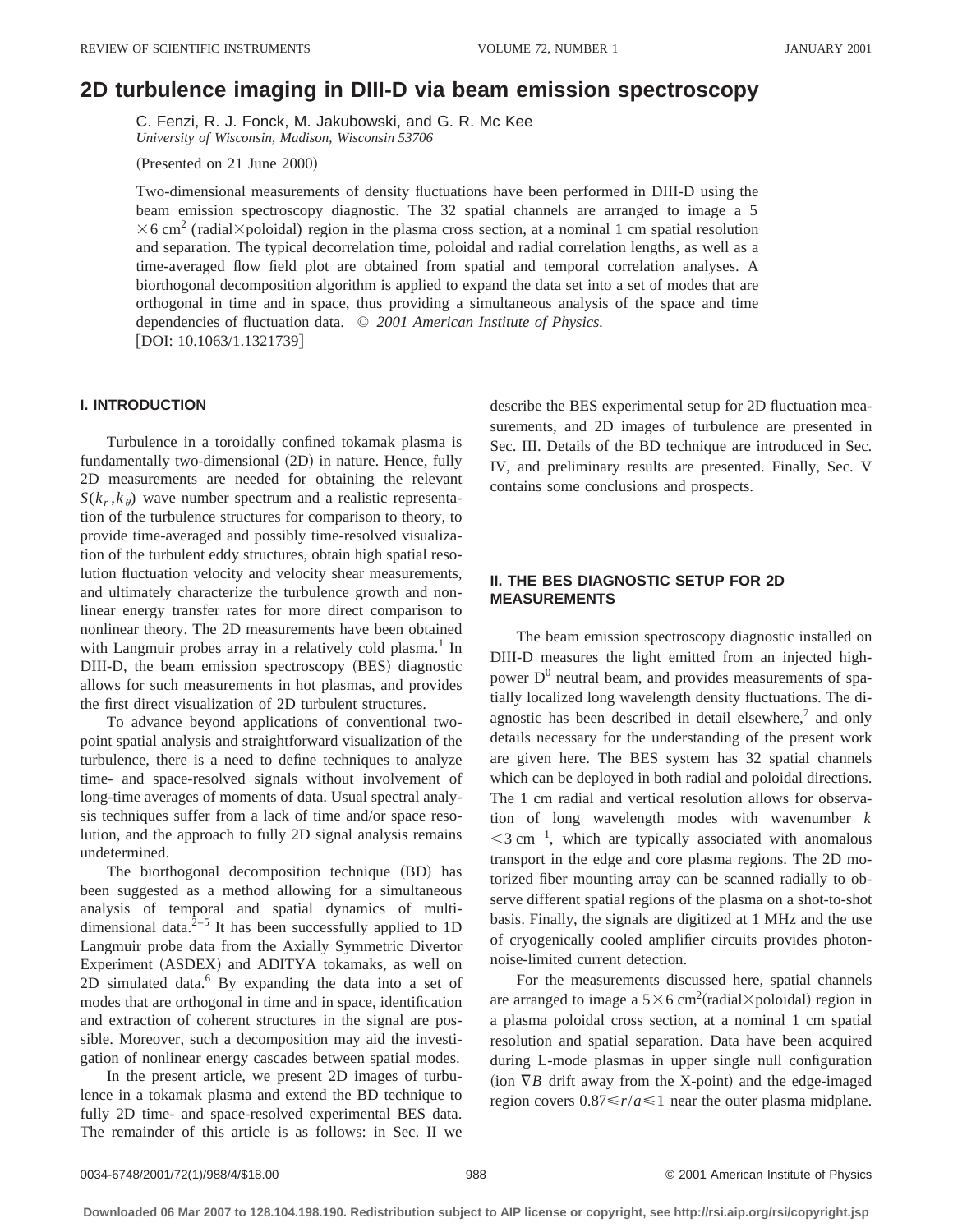

FIG. 1. (Color) Evolutions of 2D density fluctuation contours in an L-mode plasma. The time delay between each frame is  $1 \mu s$ .

## **III. VISUALIZATION OF DENSITY FLUCTUATION STRUCTURES**

This 2D measurement configuration provides for the first time a direct visualization of 2D structures in turbulence in the closed flux surfaces of a hot tokamak plasma. Three temporal frames of imaged density, separated by 1  $\mu$ s in time, are presented in Fig. 1. The data have been frequency filtered over the region of broadband fluctuations. To improve the visualization, the  $5\times6$  array of spatial grid points has been expanded to a  $50\times60$  array using a 2D spline fit, then linearly interpolated to a  $250\times300$  pixel image, as presented. Large scale, transient, and coherent structures (localized in time and in space) are observed convecting upward through the observation domain at several kilometers per second, as determined from time-delay correlation analysis. Long-lived structures (persisting for several turbulent decorrelation times) as well as cascadelike phenomenon from large to small spatial scale are observed. Figure 2 illustrates the 2D time-averaged turbulent flow-field plot inferred from these analyzed data. The fluctuation group velocity decreases towards the plasma edge, and reverses near the separatrix  $(r/a=1)$ . Spatial and temporal correlation analyses indicate that the typical fluctuation correlation times are  $7-24 \mu s$ .



FIG. 2. Flow-field plot of BES data during an L-mode upper single null plasma, the imaged plasma region being  $0.87 < r/a < 1$ . Group velocities are inferred from two points cross-correlation analyses between two poloidal adjacent channels, the poloidal convection of the fluctuations supposedly being dominated by the  $E \times B$  flow.

The radial and poloidal cross-correlation lengths are of the order of 2.5 and 3.35 cm, respectively, showing an asymmetry in the averaged eddy structure.

## **IV. SEARCH FOR COHERENT STRUCTURES IN 2D BES DATA**

It is notable that the 2D images provide quantitative information on the turbulence only through conventional twopoint correlation analysis. Higher-order analysis, such as studies of nonlinear mode coupling in  $2D$  data, $8$  provides measurement of the coupling and power flow between different spatial wavelengths. To complement such analysis, there is interest in exploring means of correlating spatial and temporal properties of the turbulence, and search for longlived coherent structures.

The conventional two-point time-averaged correlation analysis does not allow the identification of such long-lived coherent structures in the signal, if they exist. In fact, the statistical properties mentioned above are averaged over the observed *k*-spectrum, so that they could be related to the most unstable mode or to the existence of coherent structures.

In contrast, the biorthogonal decomposition technique  $(BD)$  allows for such identification and characterization of coherent structures. This method has been already applied to 1D Langmuir probe measurements in the edge region of the ASDEX and ADITYA tokamaks.<sup>6</sup> Basically, the BD technique realizes the projection of the data in an orthogonal basis in space and time, then provides the simultaneous analysis of the space and time dependencies of the fluctuation data. We extend here the method to the full 2D timeand space-resolved BES data as a first step in developing a more quantitative analysis of 2D turbulence data.

The BD technique approach can be illustrated considering a 2D scalar spatio-temporal signal  $S(r, \theta, t)$  measured at *N* different spatial locations  $(r, \theta)$  with *M* temporal frames. The data are assembled into an  $N \times M$  array  $S(z,t)$  where the columns contain the spatial information of the signal. Using a singular value decomposition algorithm, the BD technique expands the discrete data  $S_{ij} = S(Z_j, t_i)$  into a unique set of modes that are orthogonal in time and in space so that  $S_{ii}$  $=\sum_{n=1}^{\min(N,M)}\lambda_nC_n(t_i)T_n(z_j)$  with the one-to-one correspondence  $ST_n = \lambda_n C_n$ . Here,  $\lambda_n$ ,  $C_n$ , and  $T_n$  are, respectively, the weight component, the temporal component, and the spatial component [to be reshaped so that  $T_n(z) = T_n(r, \theta)$ ] eigensolutions of, respectively, the original data matrix **S**, the twopoint temporal, and the two-point spatial cross-correlation matrices.

The latter property is very important here. It means that the higher are the weight components, the stronger are the time and/or space correlations. The components that are associated with large weights represent highly correlated structures and reflect dominant features of the signal. Totally uncorrelated signals (like random noise) will lead to components of equal weight.

It is also worth noting that the BD technique is not equivalent to a Fourier analysis where the basis functions are prespecified. Here, the basis functions are calculated from

**Downloaded 06 Mar 2007 to 128.104.198.190. Redistribution subject to AIP license or copyright, see http://rsi.aip.org/rsi/copyright.jsp**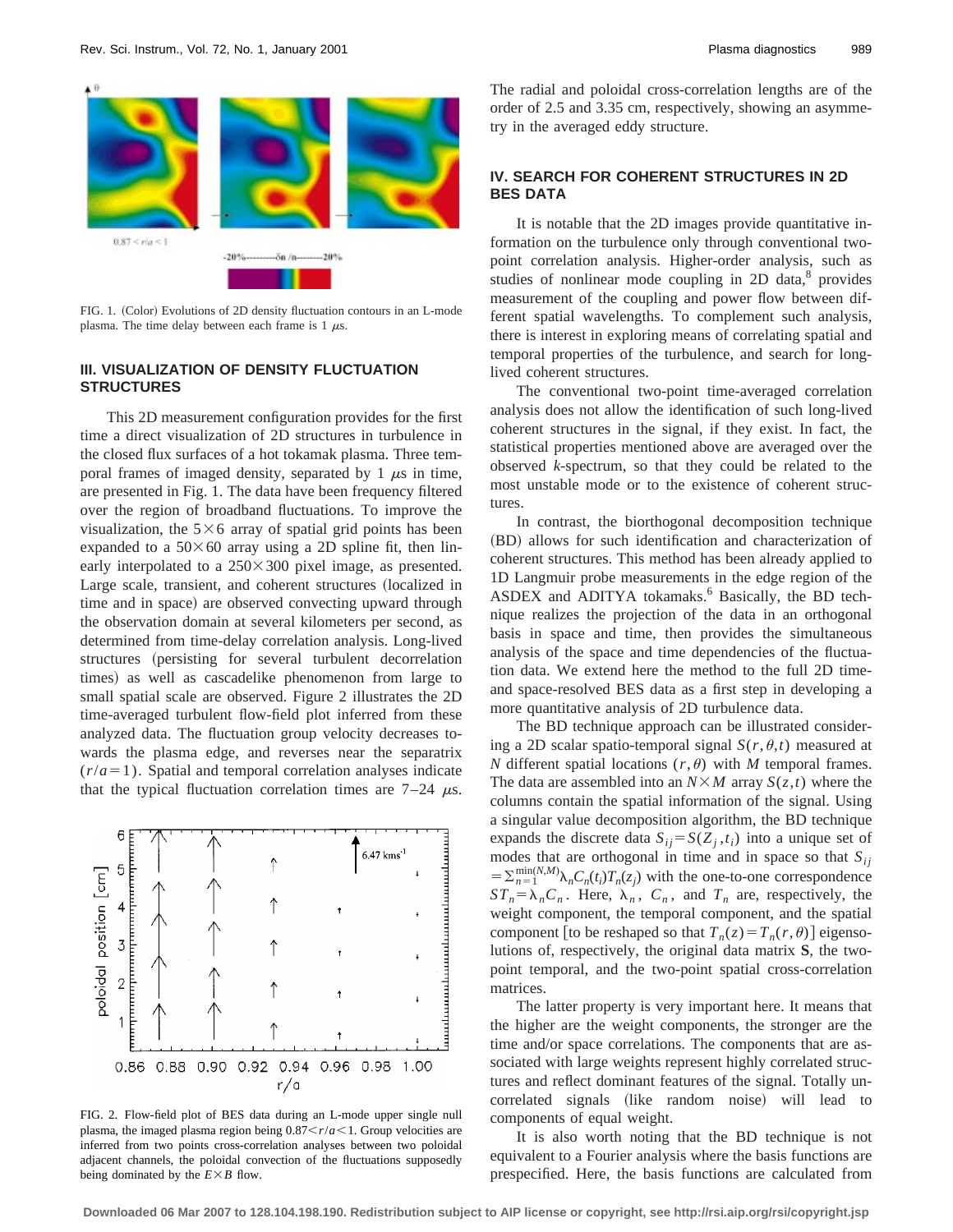

FIG. 3. Log distribution plot of the 30 weight components  $\lambda_n$ . The distribution has been normalized to the value of  $\lambda_1$ .

the data themselves. It turns out that this data-adaptive property of the BD technique allows us to directly isolate and identify structures (part of the signal that is correlated in time and in space) in the signal without any *a priori* knowledge about their shapes. Finally, the one-to-one correspondence between the spatial and the temporal BD components guaranties the signal to be fully reconstructed from its components.<sup>4</sup>

Figure 3 illustrates the weight component distribution for the analyzed data. The steepness of this distribution is an indication of redundancy in the data, and just a few modes are necessary to describe the whole data set. Indeed, the first 14 modes (associated to the first fourteen larger  $\lambda_n$ ) represent together over 90% of the signal power, and the break in the slope illustrates the transition to the noisy regime.

An example of the derived temporal and spatial components are represented in Fig. 4, showing the first three biorthogonal temporal and spatial components associated with the first three weight components (which together represent over 50% of the signal power). As the mode number increases, the mode spatial structure tends to oscillate and the associated temporal component exhibits a higher frequency distribution, the latter being ultimately increasingly affected by noise. Also, the shape of the spatial modes changes minimally when applying the BD decomposition to different time windows. Moreover, the frequency power spectral density of the temporal modes is narrow for the lower-order modes, whereas the higher-order ones have a broader spectrum. Low-frequency components are associated with large structures, whereas higher frequency components are associated with smaller ones, consistent with the picture of eddies of various sizes convecting in a flow field.

Finally, Fig. 5 illustrates the data after subtraction of the first 14 dominant components. A comparison of Figs. 5 and 1 clearly shows that the large structures have completely disappeared, i.e., the dominant components capture the large structures in the signal. It stresses the ability of the method to separate different scales (spatial or temporal instead of just frequencies or wavelengths) as previously mentioned.<sup>6</sup>



FIG. 4. The three first dominant biorthogonal modes (left: temporal component, right: spatial component) associated to the BES data (1 ms i.e., 1000 frames analyzed). Data have been splined and interpolated to improve the visualization.

#### **V. DISCUSSION AND PROSPECTS**

The BES diagnostic on DIII-D provides 2D measurements of density fluctuations and the first visualization of turbulent structures in a hot tokamak plasma. The biorthogonal decomposition technique has been extended to 2D experimental fluctuation data, allowing for the simultaneous analysis of the temporal and spatial dynamics. This technique appears to be a powerful tool to isolate and characterize structures in the turbulent signal. The data set decomposition in modes that are orthogonal in time and in space should facilitate the investigation of nonlinear coupling and energy transfer between modes. In fact, the BD technique provides crucial information about the coupling between the



FIG. 5. (Color) Reconstruction of the BES data after subtraction of the first 14 biorthogonal modes (compare to Fig. 1).

**Downloaded 06 Mar 2007 to 128.104.198.190. Redistribution subject to AIP license or copyright, see http://rsi.aip.org/rsi/copyright.jsp**